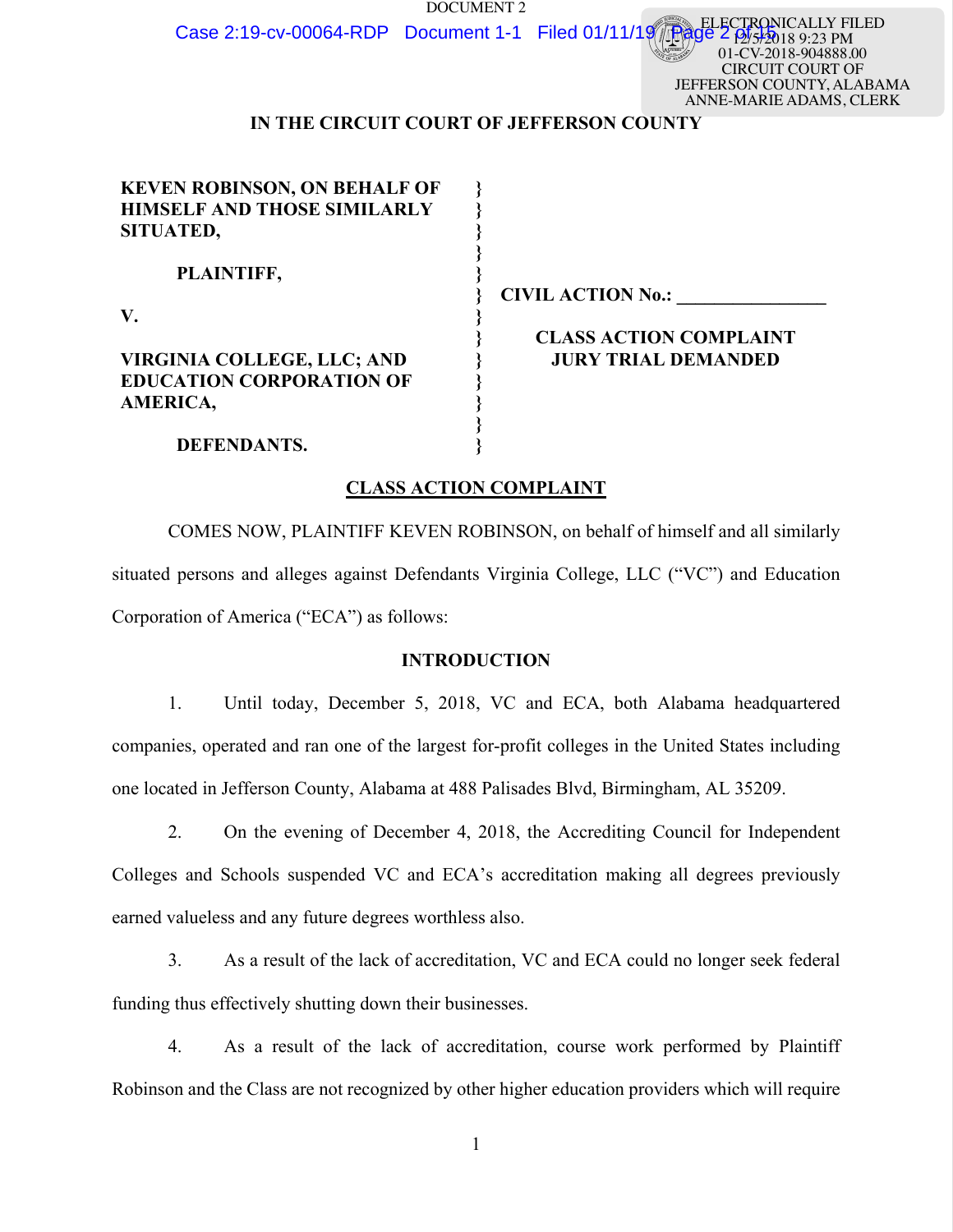### Case 2:19-cv-00064-RDP Document 1-1 Filed 01/11/19 Page 3 of 15

them to repeat and repay tuition for the same coursework at another institution in order to obtain degrees.

5. As of this morning, December 5, 2018, VC and ECA closed all campuses nationwide leaving students and employees helpless.

6. Until December 5, 2018, ECA operated more than 75 campuses and had at least 20,000 students enrolled in courses including cosmetology, culinary arts, massage therapy, medical assistant, and dental assistant.

7. On December 5, 2018, VC and ECA abruptly closed their doors without warning current or former students and falsely blaming the Department of Education for the closures.

8. Former students who graduated with degrees now have those degrees tainted and devalued.

9. Current students who have paid tuition to VC and ECA have no chance of obtaining any degrees from VC or ECA and thus their tuition payments paid to date provided them no benefit.

10. VC and ECA are liable to former students for some of the tuition paid while VC and ECA are liable to current students who have not yet obtained the degree they are seeking for their entire tuition payments.

## **PARTIES AND JURISDICTION**

11. Plaintiff Keven Robinson is an Alabama citizen, residing and domiciled in Jefferson County, Alabama.

12. Defendant Virginia College, LLC is an Alabama limited liability company with its principal place of business in Montgomery, Alabama. VC may be served through its registered agent at National Registered Agents Inc., 2 North Jackson Street Suite 605, Montgomery, AL 36104. VC operates a location within Jefferson County.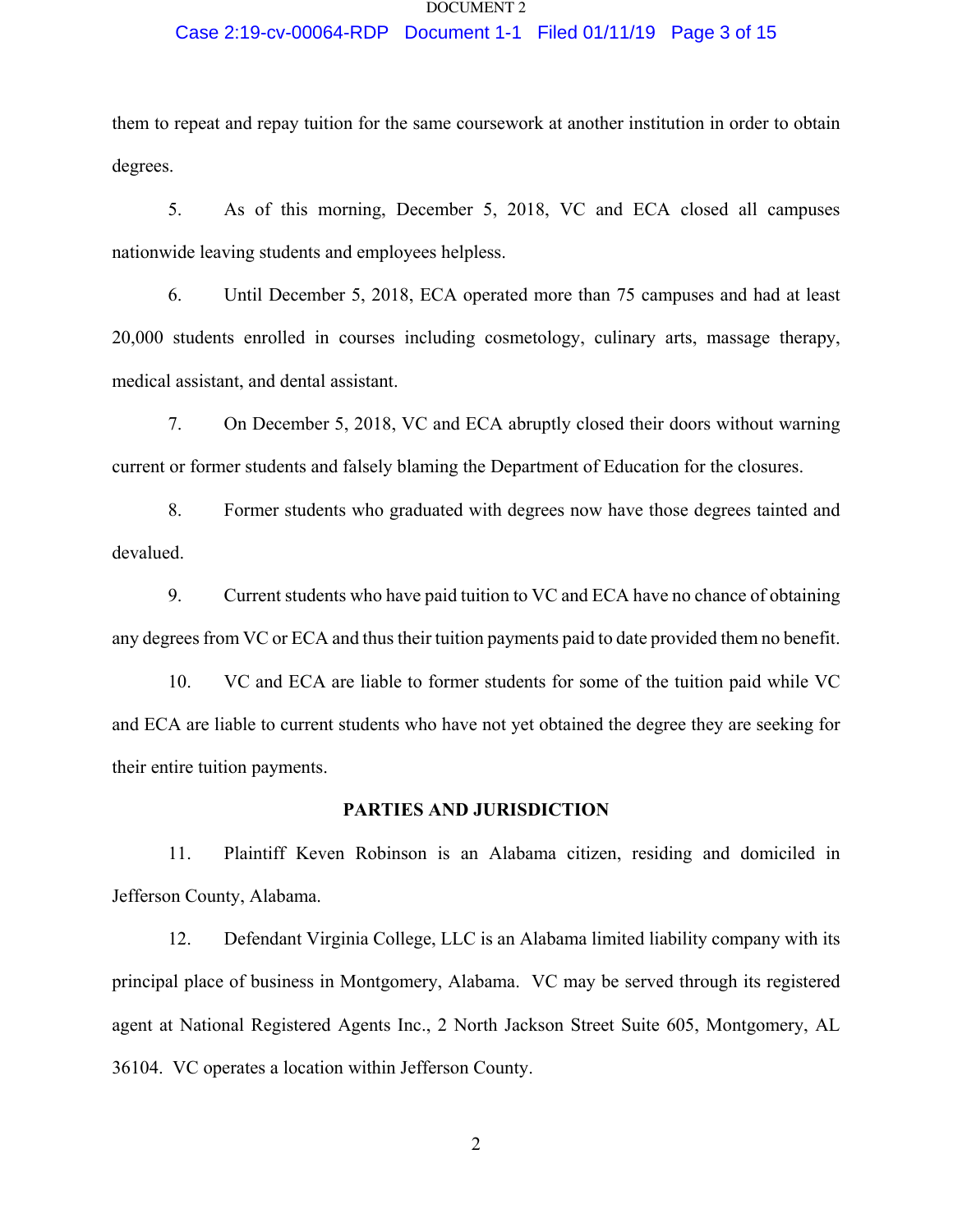### Case 2:19-cv-00064-RDP Document 1-1 Filed 01/11/19 Page 4 of 15

13. Defendant Education Corporation of America is a Delaware corporation with its principal place of business located at 3660 Grandview Parkway Suite 300, Birmingham, Alabama 35243. ECA may be served through its registered agent at National Registered Agents Inc., 2 North Jackson Street Suite 605, Montgomery, AL 36104.

## **FACTS SPECIFIC TO PLAINTIFF**

14. Plaintiff Robinson is a former Virginia College at Birmingham student.

15. Plaintiff Robinson was a student at VC from 2000 – 2011 obtaining an Associates Degree in Therapeutic Massage, a Bachelors Degree in Health Services Management, and a Masters of Business Administration.

16. From his VC education, Plaintiff Robinson currently has over \$100,000 in student debt for which he pays over \$300 per month to his loan servicer.

17. Plaintiff Robinson is 47 years old and does not expect to be able to pay off his student loan debt prior to his death.

18. Plaintiff Robinson was promised by VC and ECA that after he graduated, his degree would provide him the necessary credentials to obtain meaningful and gainful employee.

19. Plaintiff Robinson was also promised by VC and ECA that their career services office would be available free of charge to assist him with "placement services after he graduated."

20. Plaintiff Robinson's degrees did not provide him the necessary credentials to obtain meaningful and gainful employment and now that VC and ECA are closed, they can no longer provide him the promised "placement services."

21. Plaintiff Robinson's degrees are now significantly devalued because VC is no longer accredited, VC cannot and does not provide career placement services, and persons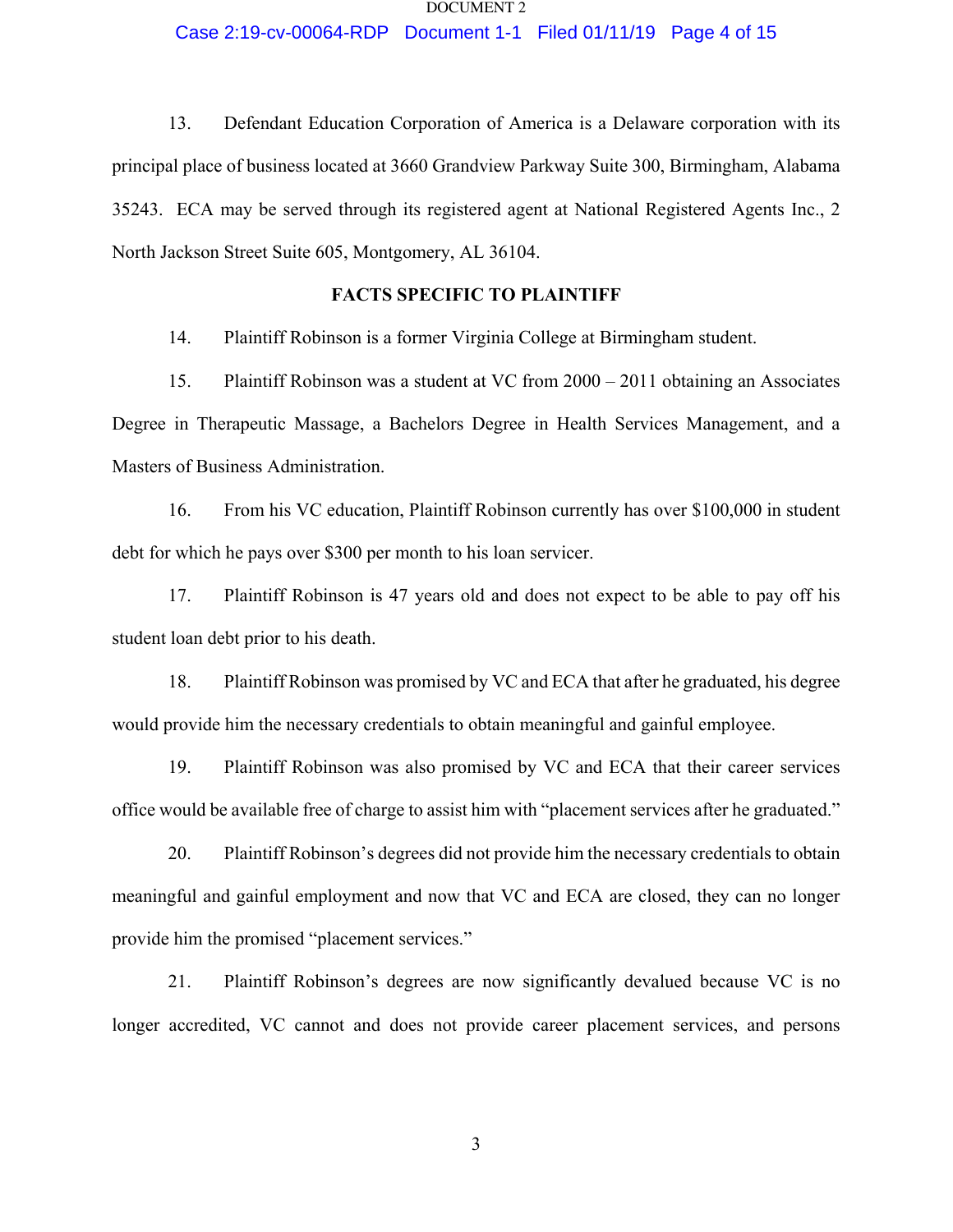### Case 2:19-cv-00064-RDP Document 1-1 Filed 01/11/19 Page 5 of 15

reviewing his resume who see VC immediately correlate him with a failed and dysfunctional school which seriously decreases his chances of obtaining meaningful employment.

## **CLASS ACTION ALLEGATIONS**

22. Plaintiff Robinson brings this action as a class action pursuant to Rule 23 of the Alabama Rules of Civil Procedure for the following classes (collectively, the "Class"):

- a. All students who paid tuition to and obtained a degree from Virginia College and who were not enrolled there as of noon central time on December 4, 2018 ("Former Student Class"); and
- b. All students who paid tuition to and who were enrolled at Virginia College as of noon central time on December 4, 2018 but who had not yet obtained the degree for which they paid tuition. ("Current Student Class").
- c. All students who are Alabama citizens and who paid tuition to and obtained a degree from Virginia College and who were not enrolled as of noon central time on December 4, 2018 ("Former Student Subclass"); and
- d. All students who are Alabama citizens and who paid tuition to and were enrolled as of noon central time on December 4, 2018 but who had not yet obtained the degree for which they paid tuition. ("Current Student Subclass").

23. Excluded from each proposed class is any member of the judiciary, any person currently in bankruptcy, any person whose obligations have been discharged in bankruptcy, any person who is a current employee of VC or ECA, and any government agency or entity.

24. Plaintiff Robinson maintains the right to create additional subclasses or classes, if necessary, and to revise these definitions to maintain a cohesive class that does not require individual inquiry to determine liability.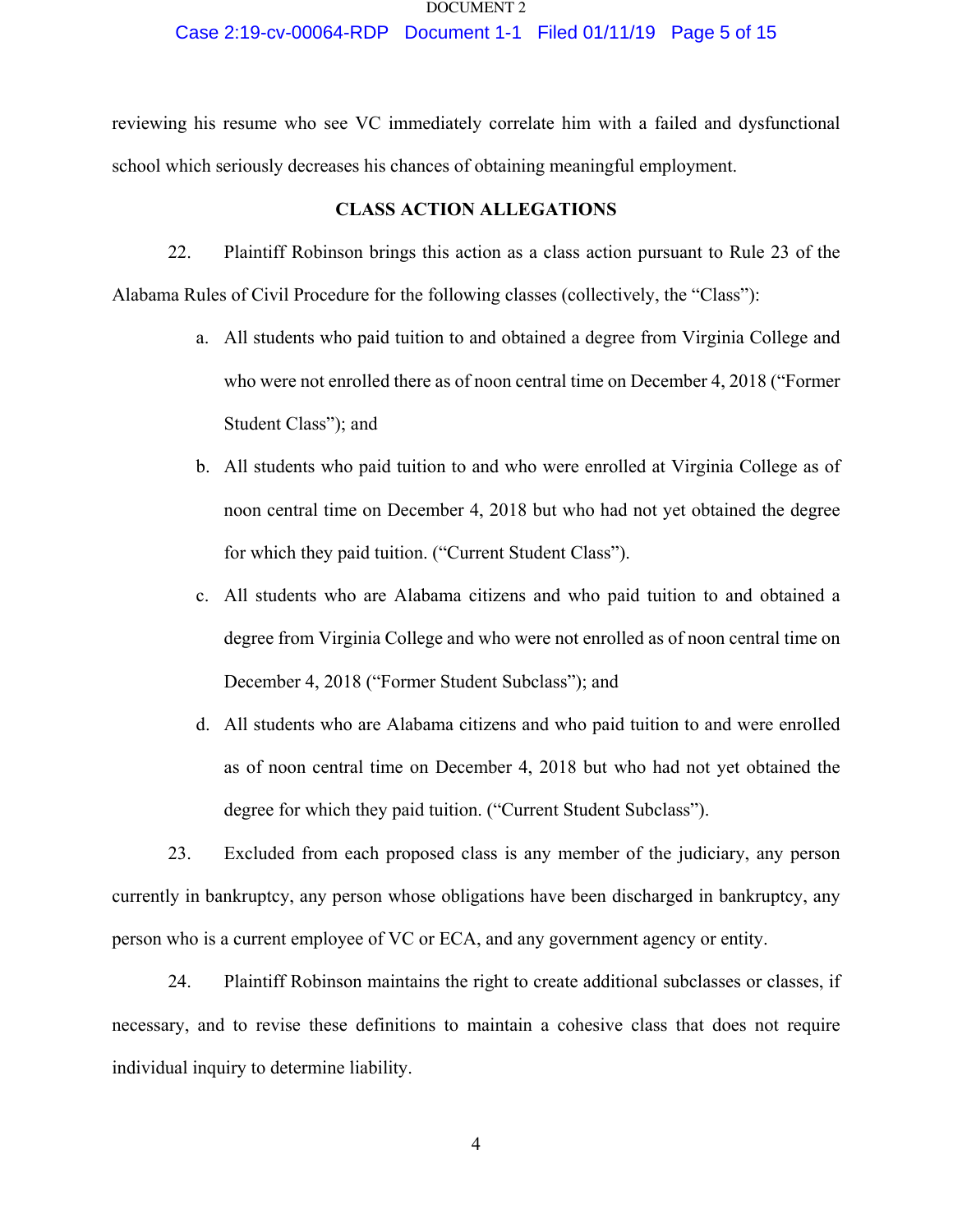Case 2:19-cv-00064-RDP Document 1-1 Filed 01/11/19 Page 6 of 15

## **EXISTENCE AND PREDOMINANCE OF COMMON QUESTIONS OF LAW AND FACT**

25. There are common questions of law and fact that are of general interest to the Class. These common questions of law and fact predominate over any questions affecting only individual members of the Class. Such common questions include, but are not limited to, the following:

- a. Whether VC and ECA acted negligently in operating and managing their businesses.
- b. Whether VC and ECA were wanton in operating and managing their businesses.
- c. Whether VC and ECA deceptively advertised and sold their education services to Plaintiff Robinson and the Class.
- d. Whether Plaintiff Robinson and the Class's degrees were devalued as a result of VC and ECA's closing.
- e. Whether members of the Current Student Class and Current Student Subclass's tuition payments and course work provided no benefit to them.
- f. Whether VC and ECA provided warranties to Plaintiff Robinson and the Class, and subsequently breached said warranties.
- g. Whether VC and ECA entered into contracts with Plaintiff Robinson and the Class, and subsequently breached said contract.
- h. Whether VC and ECA were unjustly enriched to Plaintiff Robinson and the Class's detriment.
- i. Whether Plaintiff Robinson and the Class suffered injury as a result of VC and ECA's wrongdoing.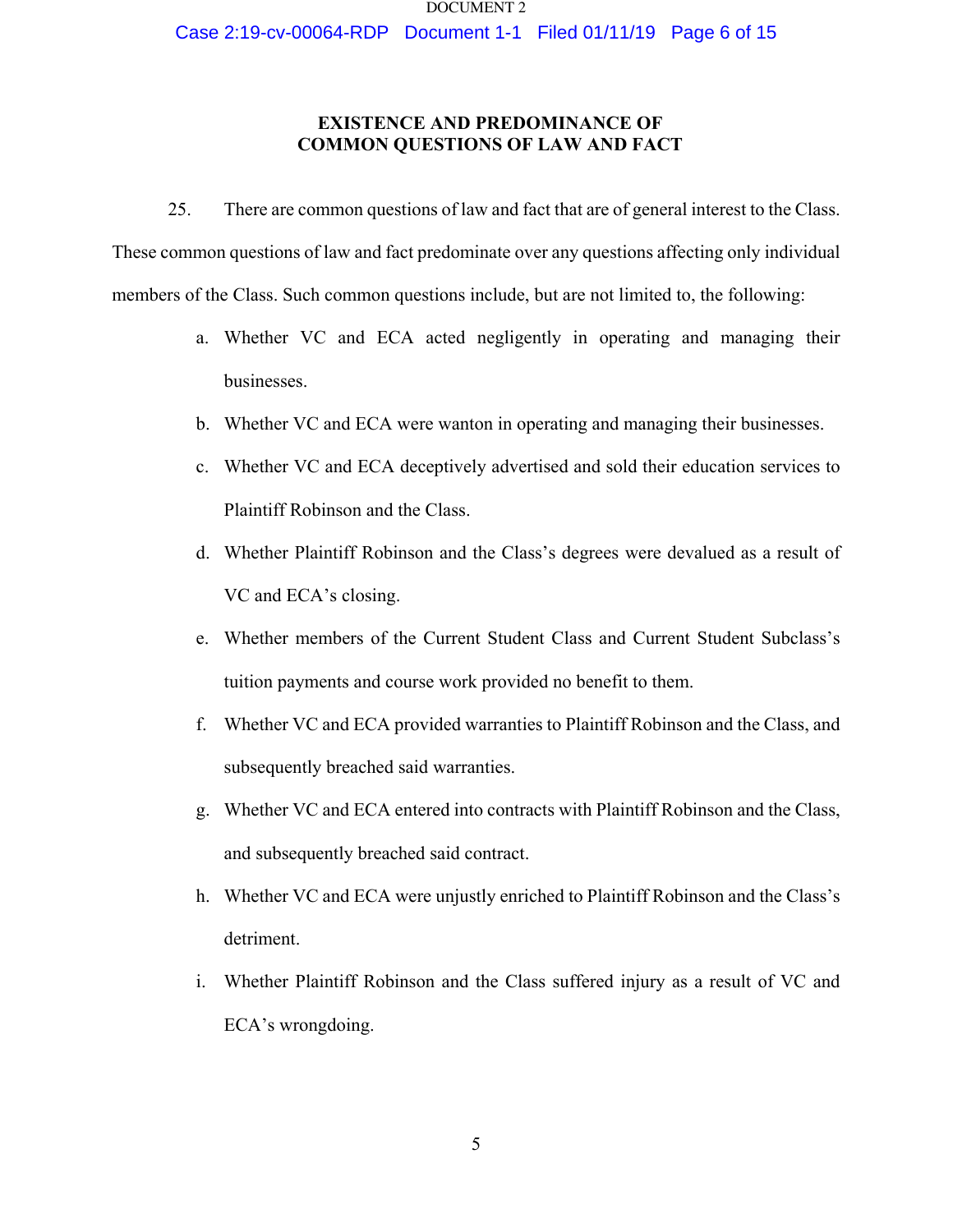Case 2:19-cv-00064-RDP Document 1-1 Filed 01/11/19 Page 7 of 15

## **TYPICALITY AND NUMEORSITY**

26. The claims of Plaintiff Robinson are typical of the claims of the Class. Based on information and belief, the total number of members of the Class exceeds 100 members and is so numerous that separate joinder of each member is impracticable.

## **ADEQUATE REPRESENTATION**

27. Plaintiff Robinson will fairly and adequately protect the interests of the Class and have no interest antagonistic to those of other Class members. Plaintiff Robinson has retained class counsel competent to prosecute class actions and such class counsel is financially able to prosecute this action.

### **SUPERIORITY**

28. The class action is superior to other available methods for the fair and efficient adjudication of this controversy since individual joinder of all members of the Class is impracticable. The interests of the judicial economy favor adjudicating the claims for the Class rather than on an individual basis. The class action mechanism provides the benefit of unitary adjudication, economies of scale, and comprehensive supervision by a single court.

29. Questions of law and fact predominate over any questions affecting only individual members.

## **CAUSES OF ACTION COUNT I – NEGLIGENCE**

30. All allegations and paragraphs in this complaint are incorporated by reference.

31. VC and ECA negligently operated, managed, and marketed their degree programs.

32. VC and ECA had a duty to Plaintiff and the Class to reasonably operate, manage, and market their degree programs.

33. VC and ECA breached their duty to use due care in operating, managing, and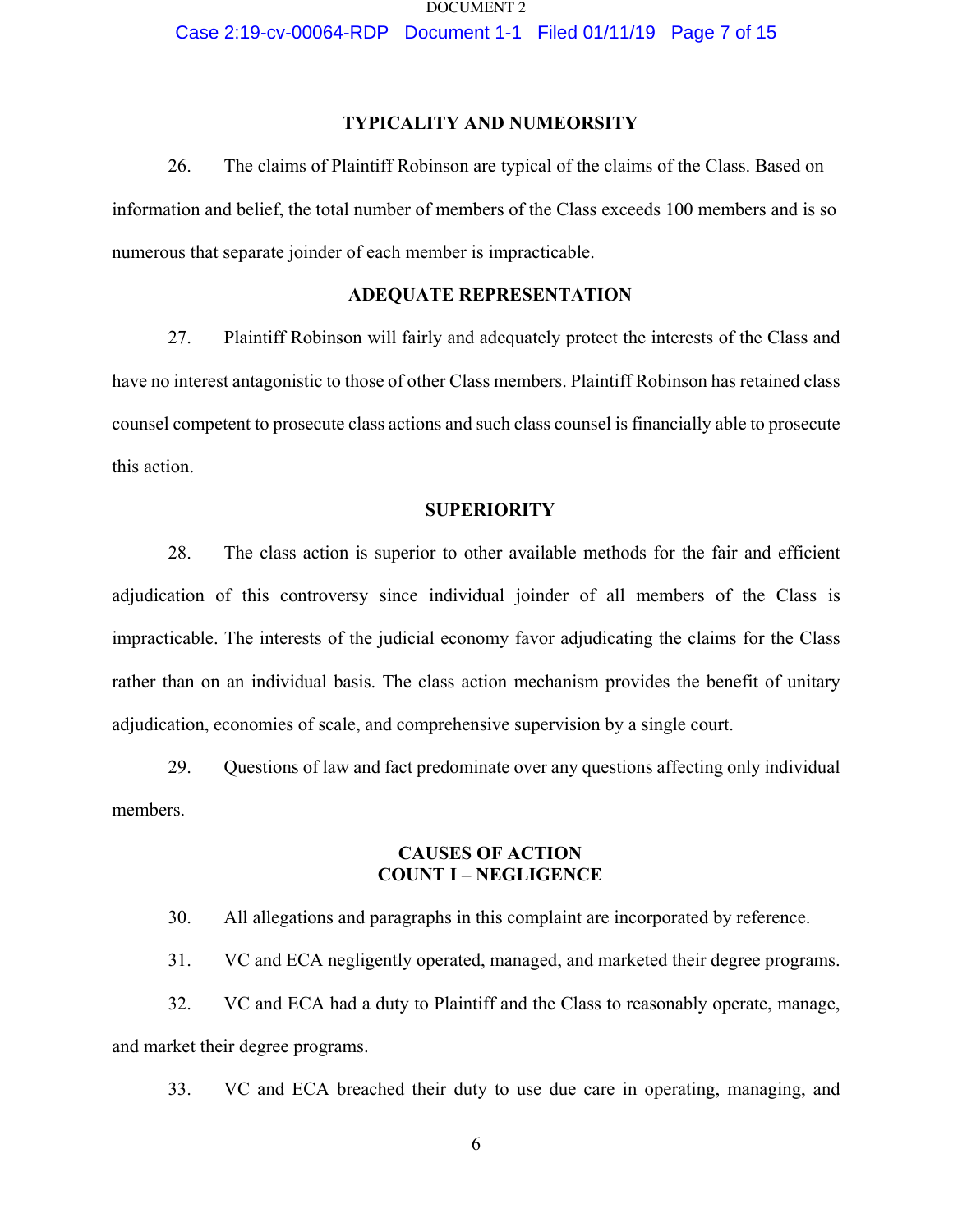### Case 2:19-cv-00064-RDP Document 1-1 Filed 01/11/19 Page 8 of 15

marketing their degree programs when they failed to be financially stable and were forced to close.

34. As a direct and proximate result of VC and ECA's breach of duty, resulting in negligence, Plaintiff Robinson and the Class suffered damages and injuries as described herein.

35. Plaintiff Robinson and the Class's resulting damages and injuries include, but are not limited to, the loss of value of their degrees, the loss of any opportunity to complete unfinished degree programs, and the loss of all monies paid to the Defendants as tuition.

## **COUNT II – WANTONESS**

36. All allegations and paragraphs in this complaint are incorporated by reference.

37. VC and ECA wantonly operated, managed, and marketed their degree programs.

38. VC and ECA had knowledge of the risk of their actions when operating, managing, and marketing their degree programs.

39. VC and ECA showed conscious and reckless disregard for the financial and educational well being of Plaintiff Robinson and the Class.

40. VC and ECA focused on generating revenue and receiving tuition payments rather than ensuring Plaintiff Robinson and the Class's financial and educational wellbeing.

41. As a direct and proximate result of VC and ECA's wantonness, Plaintiff Robinson and the Class suffered damages and injuries as described herein.

42. Plaintiff Robinson and the Class's resulting damages and injuries include, but are not limited to, the loss of value of their degrees, the loss of any opportunity to complete unfinished degree programs, the loss of all monies paid to the Defendants as tuition, and punitive damages.

## **COUNT III – ALABAMA DECEPTIVE TRADE PRACTICES ACT**

43. All allegations and paragraphs in this complaint are incorporated by reference.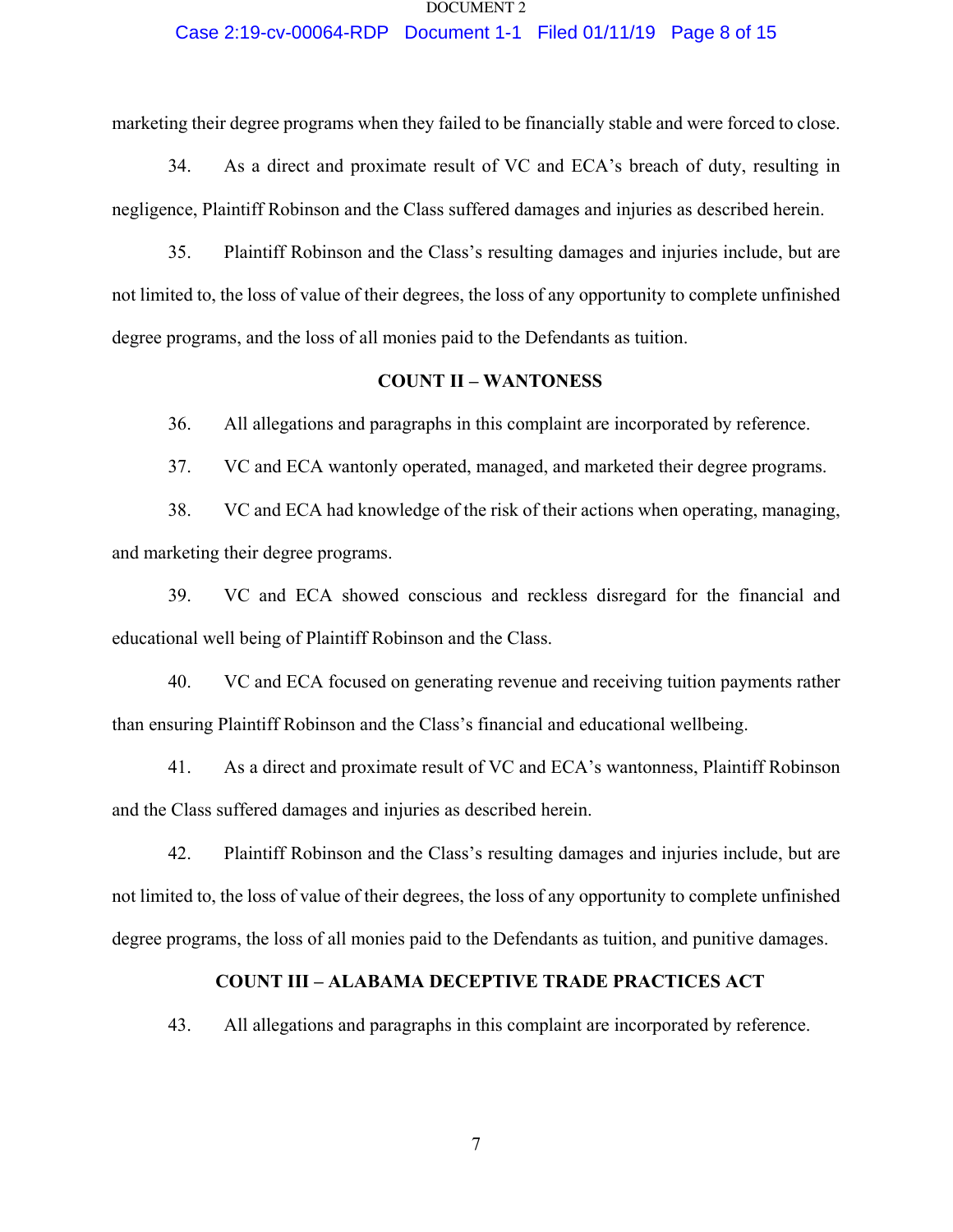## Case 2:19-cv-00064-RDP Document 1-1 Filed 01/11/19 Page 9 of 15

44. VC and ECA's marketing, sale and/or distribution of the education services and Plaintiff Robinson and the Class's purchase of the educational services were a sale or distribution of goods and services to a consumer within the meaning of the ALABAMA DECEPTIVE TRADE PRACTICES ACT (CODE OF ALABAMA §§ 8-19-1, et seq.).

45. Plaintiff Robinson and the Class purchased the educational services for personal, family, or household use.

46. VC and ECA's acts and practices as described herein have misled and deceived and/or are likely to mislead and deceive Plaintiff Robinson, the Class, and the general public.

47. VC and ECA have advertised, marketed, and sold the educational services falsely. Thus, VC and ECA have wrongfully by:

a. represented that their goods and services (i.e., the "educational services") have sponsorship, approval, characteristics, uses, benefits, or qualities that they do not have;

b. represented that their goods and services (i.e., the "educational services") are of a particular standard, quality, or grade, or that their goods and services (i.e., the "educational services") are of a particular style or model, if they are of another;

c. failed to provide adequate warnings or instruction that one exercising reasonable care would and should have provided concerning the educational services and that they were not as promised;

d. knowingly, intentionally, and/or recklessly omitted, suppressed, and/ or concealed the true, false and deceptive nature of the educational services;

e. knowingly, intentionally, and/or recklessly omitted, suppressed, and/or concealed that the educational services were subpar;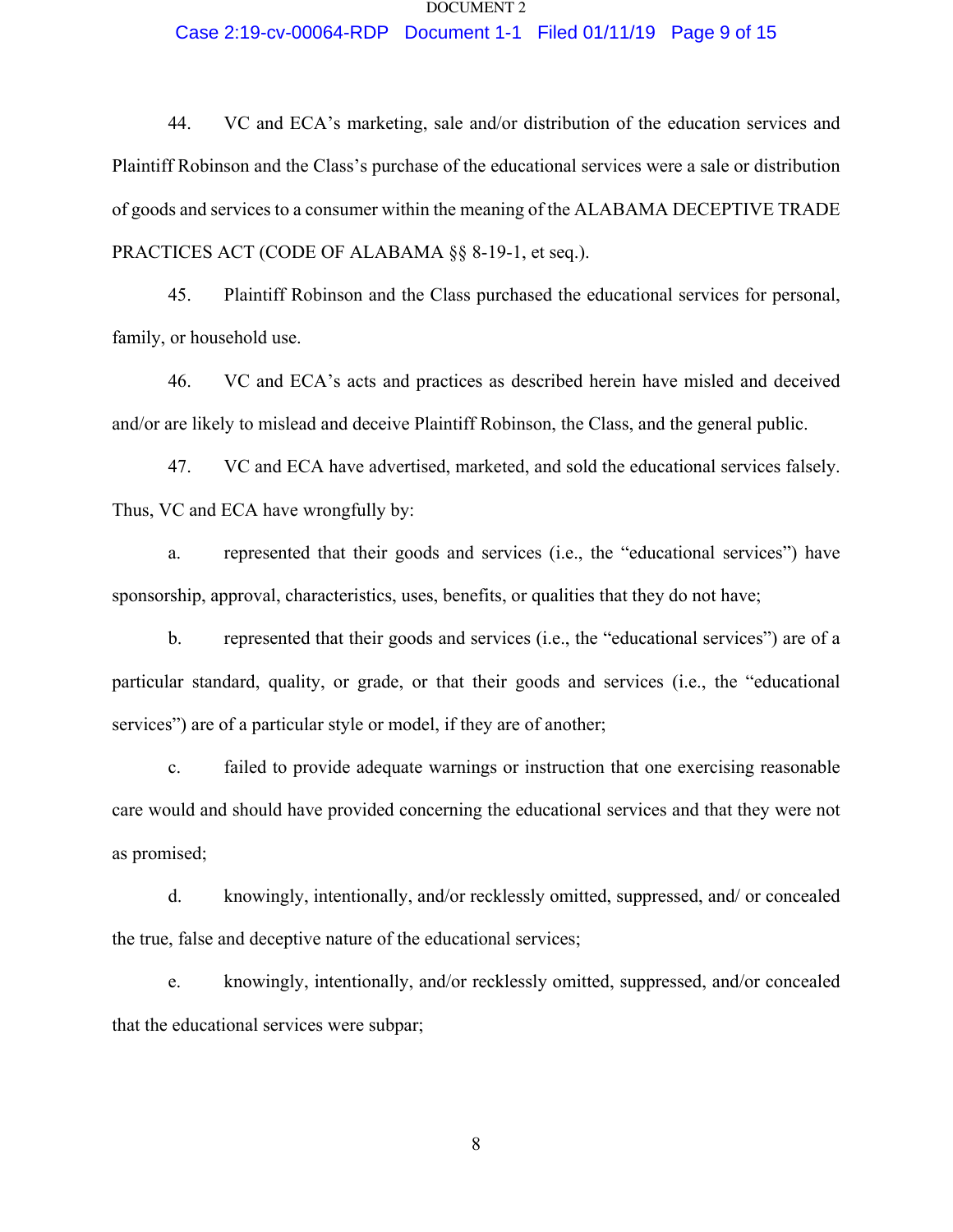## Case 2:19-cv-00064-RDP Document 1-1 Filed 01/11/19 Page 10 of 15

f. knowingly, intentionally, recklessly, or negligently omitted proper warnings from being placed on VC and ECA's literature, or otherwise calling attention to the fact that VC and ECA were inept at operating and managing educational services; and,

g. engaged in unconscionable, false, misleading, and/or deceptive acts and/or practices in the conduct of trade or commerce – marketing, advertising, and selling the educational services.

h. By their actions, VC and ECA disseminated uniform false advertising through their literature, concerning the educational services, which by its nature is unfair, deceptive, untrue, and/or misleading within the meaning of the ALABAMA DECEPTIVE TRADE PRACTICES ACT. Such actions are likely to deceive, do deceive, and continue to deceive the general public for all the reasons detailed herein above.

48. VC and ECA intended for Plaintiff Robinson and the Class to rely on their representations and omissions and Plaintiff Robinson and the Class did rely on VC and ECA's misrepresentations and omissions of fact.

49. The misrepresentations and omissions of fact constitute deceptive, false and misleading advertising in violation of the ALABAMA DECEPTIVE TRADE PRACTICES ACT.

50. By performing the acts described herein VC and ECA caused monetary damage to Plaintiff Robinson and the Class of similarly situated individuals as described herein.

51. As a direct and proximate result of the foregoing, Plaintiff Robinson and the Class members suffered, and continue to suffer, financial damage and injury, and are entitled to all damages, including punitive damages, in addition to costs, interest and fees, including attorneys' fees, as allowed by law.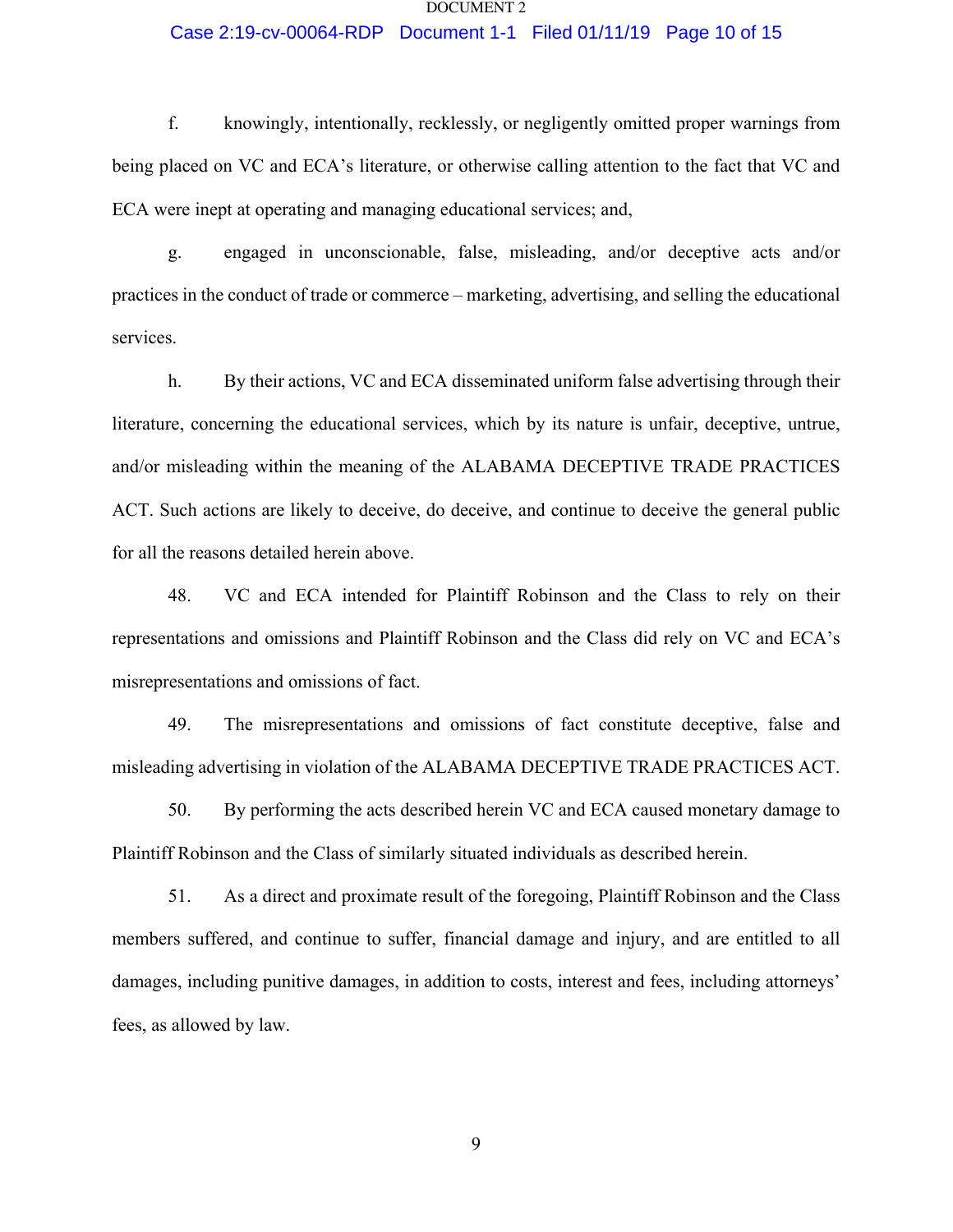Case 2:19-cv-00064-RDP Document 1-1 Filed 01/11/19 Page 11 of 15

## **COUNT IV – BREACH OF IMPLIED WARRANTY**

52. All allegations and paragraphs in this complaint are incorporated by reference.

53. Plaintiff Robinson and the Class all paid valuable monies to VC and ECA, with some people, including Plaintiff Robinson, paying more than \$100,000.

54. VC and ECA are merchants of "for profit" education.

55. VC and ECA are thereby under a duty that requires their educational services to be fit for the ordinary purpose for which the education is sought.

56. The education services must pass without objection in trade for their description.

57. VC and ECA have not validly disclaimed, excluded, or modified the implied warranties or duties described above, and any attempted disclaimer or exclusion of the implied warranties was and is ineffectual.

58. VC and ECA's educational services and degrees are now unmerchantable in that Plaintiff Robinson and the Class have devalued degrees and/or are unable to obtain any future degrees utilizing existing coursework.

59. Plaintiff Robinson and the Class sought degrees from VC and ECA in the normal manner.

60. Despite Plaintiff Robinson and the Class's undertaking the recommended course work, their degrees are devalued and/or they can no longer obtain an actual degree.

61. VC and ECA had knowledge of and received timely notice regarding the issues, and notwithstanding such notice, failed and refused to offer an adequate or suitable remedy which would make Plaintiff Robinson and the Class whole.

62. As a direct and proximate result of VC and ECA's breach of the implied warranty of merchantability, Plaintiff Robinson and the Class suffered damages and injuries.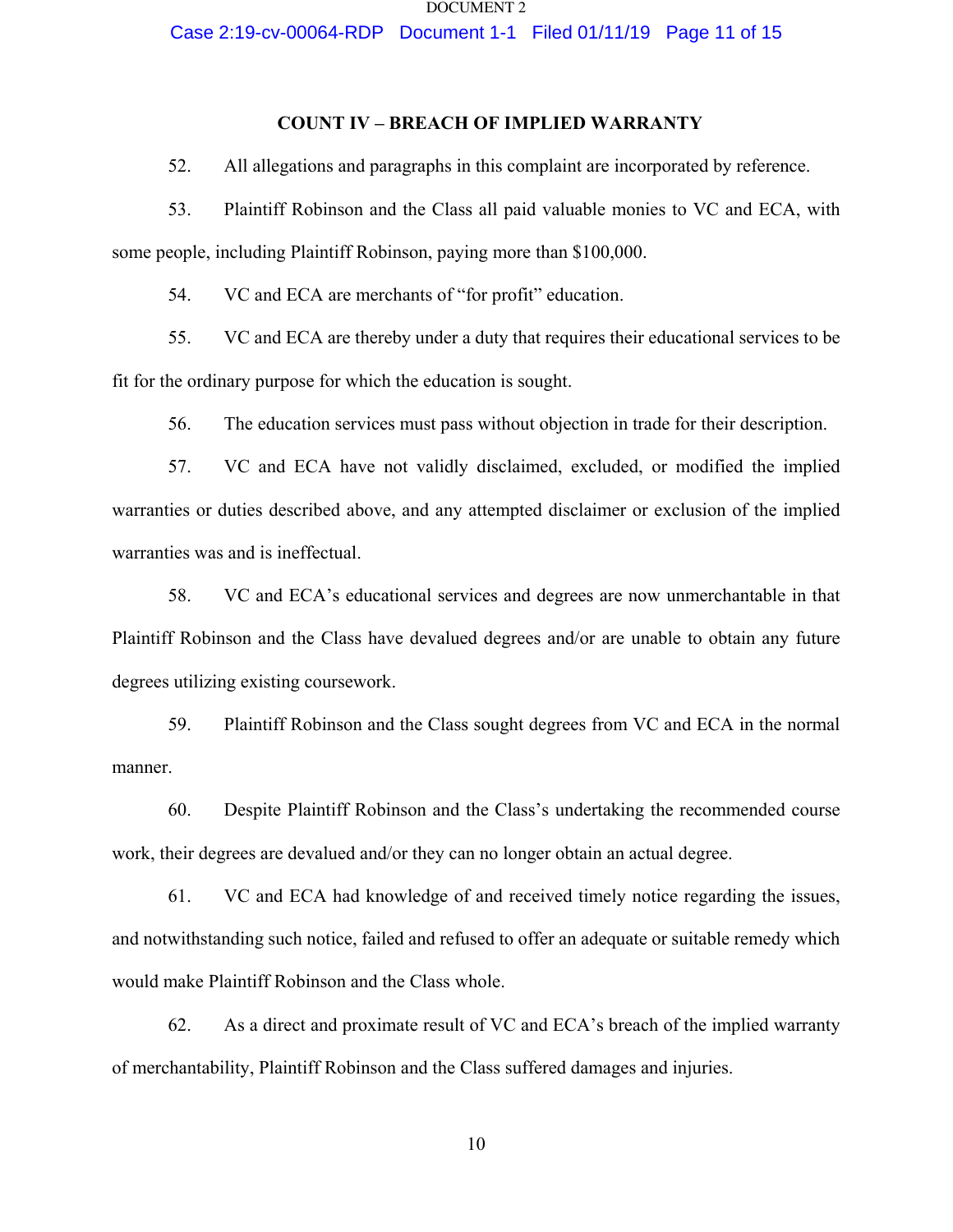## Case 2:19-cv-00064-RDP Document 1-1 Filed 01/11/19 Page 12 of 15

63. Plaintiff Robinson and the Class's resulting damages and injuries include, but are not limited to, the loss of value of their degrees, the loss of any opportunity to complete unfinished degree programs, the loss of all monies paid to the Defendants as tuition, and punitive damages.

## **COUNT V – BREACH OF CONTRACT**

64. All allegations and paragraphs in this complaint are incorporated by reference.

65. Plaintiff Robinson and the Class entered into contracts with VC and ECA, under the terms of which both parties agreed to perform certain obligations.

66. In exchange for tuition payments received from Plaintiff Robinson and the Class, VC and ECA agreed to provide Plaintiff Robinson and the Class with courses of studies designed to ultimately end in the student receiving a meaningful degree from the defendants.

67. Plaintiff Robinson and the Class fulfilled their obligations to VC and ECA under the agreement.

68. VC and ECA breached their agreement with Plaintiff Robinson and the Class by terminating their program in the middle of a semester, leaving Plaintiff Robinson and the Class with unfinished course work and degrees which they will never be able to complete

69. VC and ECA also breached their agreement with Plaintiff Robinson and the Class by failing to provide the promised and important career placement services.

70. Because of the aforesaid mentioned loss of accreditation by VC and ECA, Plaintiff Robinson and the Class are unable to transfer their completed classes to another institution to complete their degrees.

71. As a direct and proximate result of VC and ECA's breach of contract, Plaintiff Robinson and the Class suffered damages and injuries as described herein.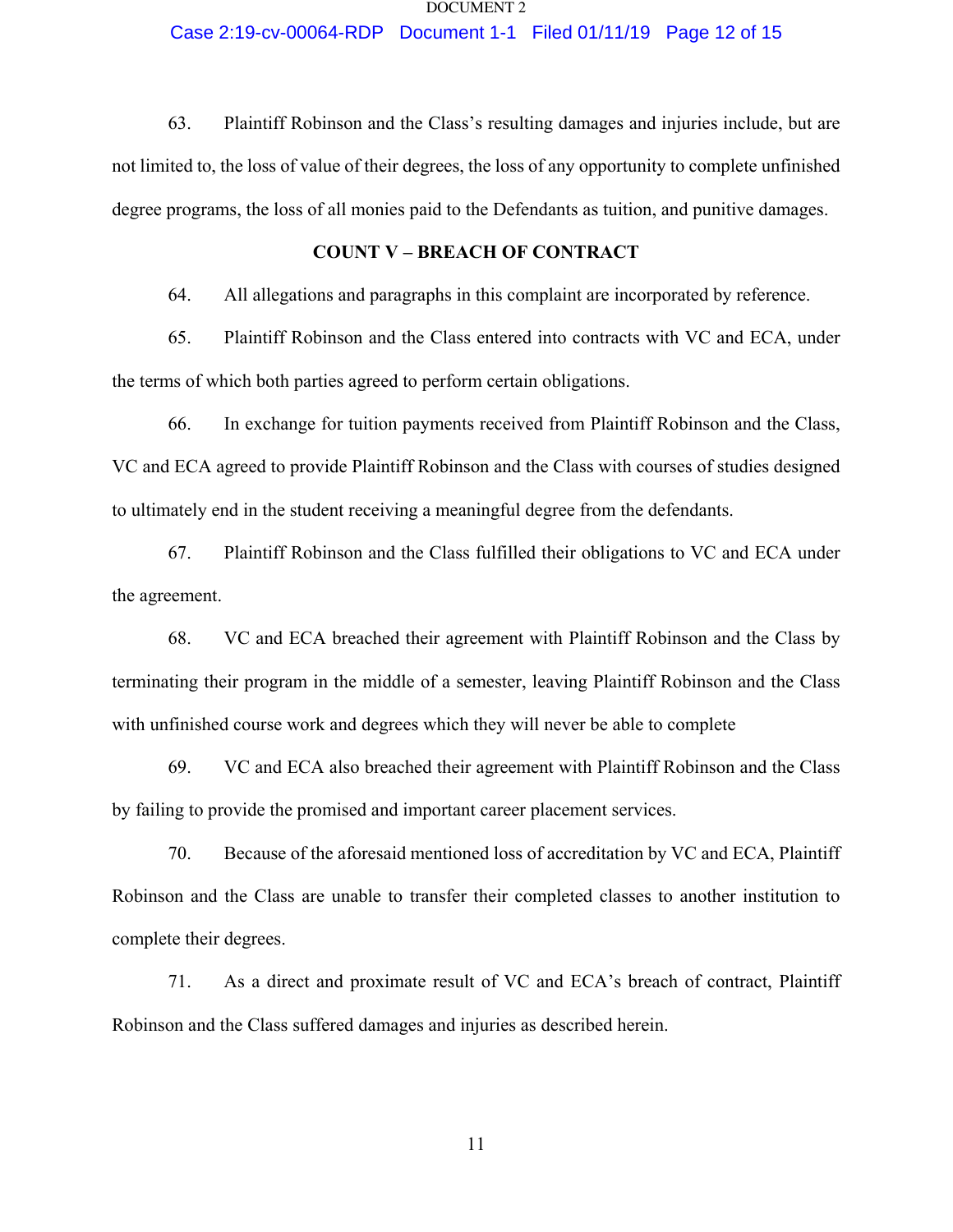## Case 2:19-cv-00064-RDP Document 1-1 Filed 01/11/19 Page 13 of 15

72. Plaintiff Robinson and the Class's resulting damages and injuries include, but are not limited to, the loss of value of their degrees, the loss of any opportunity to complete unfinished degree programs, the loss of all monies paid to the Defendants as tuition, and punitive damages.

## **COUNT VI - UNJUST ENRICHMENT**

73. All allegations and paragraphs in this complaint are incorporated by reference.

74. Plaintiff Robinson and the Class conferred a benefit on VC and ECA when they paid them tuition money in exchange for the their educational services.

75. VC and ECA have been unjustly enriched in retaining the revenues derived from Plaintiff Robinson and the Class, the retention of which under these circumstances in unjust and inequitable because the educational services provided by VC and ECA were in accordance with neither the advertisements, marketing materials and/or warranties disseminated by VCA and ECA nor the reasonable expectations of ordinary consumers and caused Plaintiff Robinson and the Class to lose money as a result thereof.

76. Plaintiff Robinson and the Class suffered a loss of money as a result of VC and ECA's unjust enrichment because they would not have purchased their educational services on the same terms if the true facts concerning said educational services had been known.

77. Because VC and ECA's retention of the non-gratuitous benefit conferred on it by Plaintiff Robinson and the Class is unjust and inequitable, VC and ECA must pay restitution to Plaintiff Robinson and the Class for their unjust enrichment.

78. Plaintiff Robinson and the Class are entitled to restitution of, disgorgement of, and/or the imposition of the constructive trust upon, all profits, benefits, and other compensation obtained by the Defendants' misleading and unlawful conduct.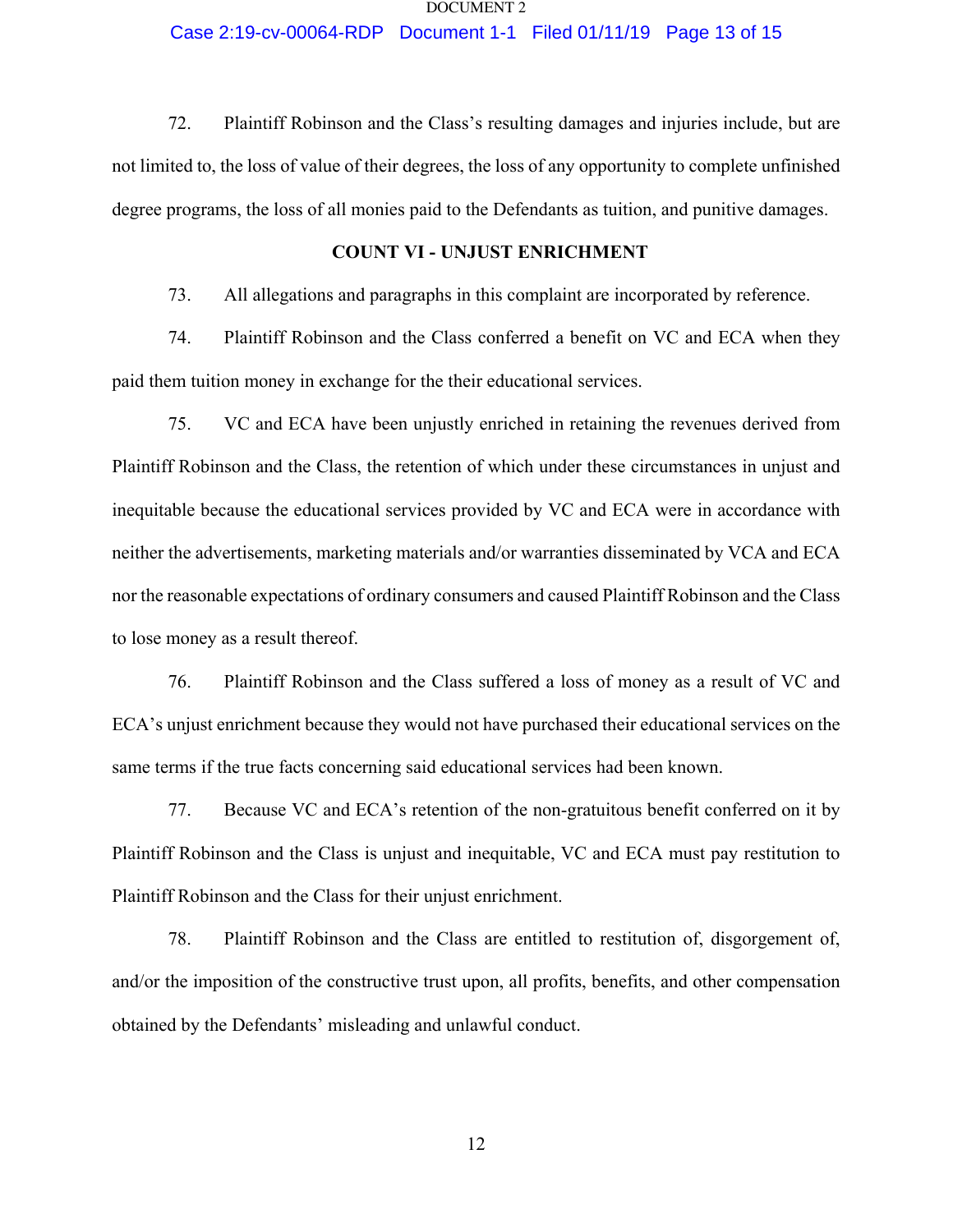Case 2:19-cv-00064-RDP Document 1-1 Filed 01/11/19 Page 14 of 15

## **COUNT VII – INJUNCTIVE RELIEF**

79. All allegations and paragraphs in this complaint are incorporated by reference.

80. VC and ECA have acted in a manner that is adverse to the financial and educational well being of Plaintiff Robinson and the Class and as a result should be required to provide education at accredited institutions free of charge.

81. VC and ECA, as a result of their actions and inactions, have failed to take reasonable and necessary steps to protect the general financial and educational well being of Plaintiff Robinson and the Class and should be required to provide alternative tuition at accredited institutions free of charge.

82. VC and ECA, as a result of their actions and inactions, have caused Plaintiff Robinson and the Class to incur unnecessary and excessive student debt for no educational or vocational benefit.

### **PRAYER FOR RELIEF**

WHEREFORE, Plaintiff Robinson, for himself and the Class, demand judgment against the VC and ECA as follows:

- a. An award for all injuries and damages for the VC and ECA's negligence and wantonness;
- b. An award for all injuries and damages for VC and ECA's breach of the ADTPA;
- c. An award for all injuries and damages for VC and ECA's breach of implied warranties;
- d. An award for all injuries and damages for VC and ECA's breach of contract;
- e. An award for all injuries and damages for the VC and ECA's unjust enrichment;
- f. An injunction to enjoin VC and ECA;
- g. Attorneys' fees and costs;